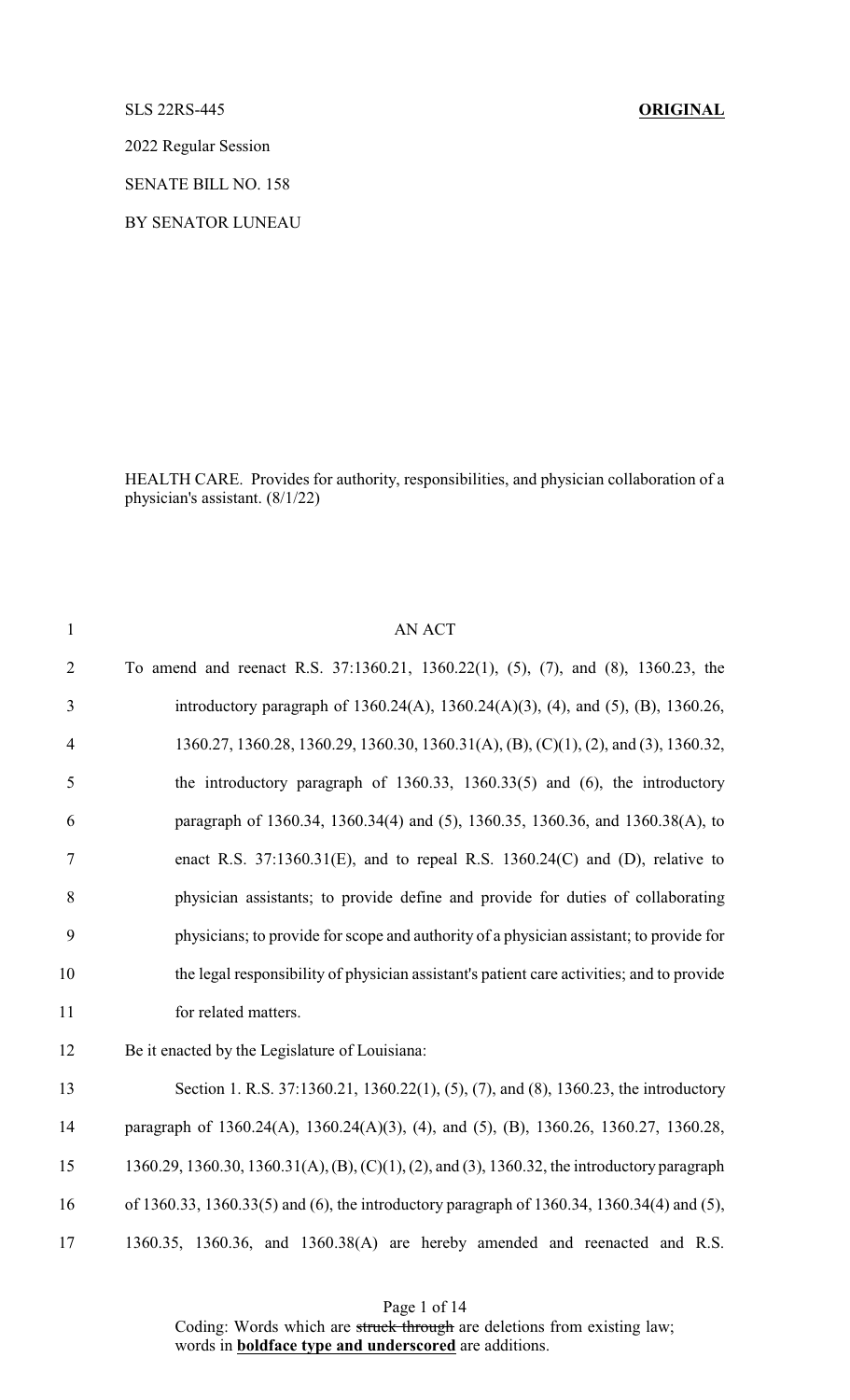1 37:1360.31(E) is hereby enacted to read as follows:

 §1360.21. Legislative intent A. Shortages of all skilled health personnel, particularly in rural and urban medically underserved areas and in the field of primary care medicine, new scientific and technological developments, and new methods of organizing health services have made the question of new uses for allied health personnel the critical issue to be resolved if our supply of health manpower is to be used effectively and productively. In its concern with the growing shortage and geographic maldistribution of health care services in Louisiana, the rising cost of health care services in the state and nationally, and the need for **access to** primary health care by thousands of Louisiana citizens, the legislature intends to modernize the laws governing physician assistant **(PA)** practice. B. Physician assistants **(PAs)** are health care professionals qualified by academic and clinical education and licensed by the Louisiana State Board of Medical Examiners to provide health care services at the direction and under the 16 supervision of in collaboration with a physician or a group of physicians approved 17 by the board as a supervising physician. C. It is the intent of this Part to permit the more effective utilization of the skills of physicians, particularly in the primary care setting, by enabling them to 20 delegate medical services to qualified physician assistants when such delegation is consistent with the patient's health and welfare. **D.** C. It is the intent of this Part to encourage and permit the utilization of physician assistants byphysicians **PAs** and assist in the development of the physician 24 assistant **PA** profession and allow for innovative developments of programs for the education of physician assistants **PAs**. It is also the purpose of this Part to provide 26 for a system of licensing physician assistants and regulating their relationship with

- supervising physicians so that a high quality of service is assured **PAs**.
- §1360.22. Definitions
- As used in this Part: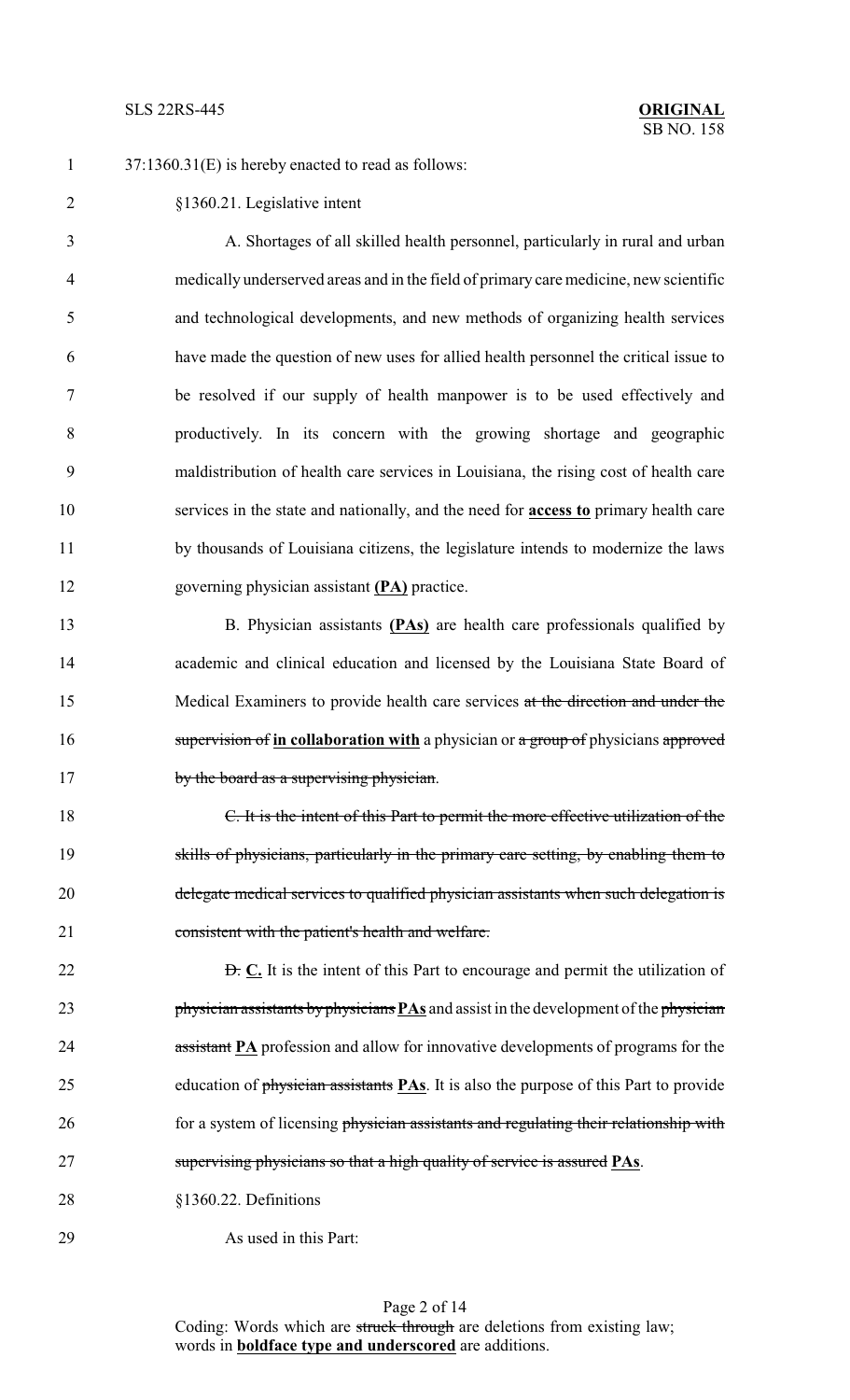| $\mathbf{1}$   | (1) "Approved program" means a program for the education and training of                |
|----------------|-----------------------------------------------------------------------------------------|
| $\overline{2}$ | physician assistants <b>PAs</b> which has been formally approved by the Committee on    |
| 3              | Allied Health Education and Accreditation, its predecessors, or its successors.         |
| $\overline{4}$ | $\ast$<br>*<br>$\ast$                                                                   |
| 5              | (5) "Physician assistant $\mathbf{PA}$ " means a health professional qualified by       |
| 6              | academic and clinical education and licensed by the Louisiana State Board of            |
| $\tau$         | Medical Examiners to provide health care services at the direction and under the        |
| 8              | supervision of in collaboration with a physician or a group of physicians approved      |
| 9              | by the board as a supervising physician.                                                |
| 10             | $\ast$<br>$\ast$<br>$\ast$                                                              |
| 11             | (7) "Supervising Collaborating physician" means a physician who has been                |
| 12             | approved by the board to supervise a physician assistant refers to a physician          |
| 13             | actively engaged in clinical practice and the provision of patient care with whom       |
| 14             | the PA has developed and signed a collaborative practice agreement for                  |
| 15             | prescriptive and distributing authority and who holds a current,                        |
| 16             | unencumbered, unrestricted and valid medical license issued or recognized by            |
| 17             | the Louisiana State Board of Medical Examiners and is in good standing with             |
| 18             | no pending disciplinary proceedings, and practices in accordance with the rules         |
| 19             | of the Louisiana State Board of Medical Examiners.                                      |
| 20             | (8) "Supervision" means responsible direction and control, with the                     |
| 21             | supervising physician assuming legal liability for the services rendered by the         |
| 22             | physician assistant in the course and scope of the physician assistant's employment.    |
| 23             | Such supervision shall not be construed in every case to require the physical           |
| 24             | presence of the supervising physician. However, the supervising physician and           |
| 25             | physician assistant must have the capability to be in contact with each other by either |
| 26             | telephone or other telecommunications device. Supervision shall exist when the          |
| 27             | supervising physician responsible for the patient gives informed concurrence of the     |
| 28             | action of a physician assistant, whether given prior to or after the action, and when   |
| 29             | a medical treatment plan or action is made in accordance with written clinical          |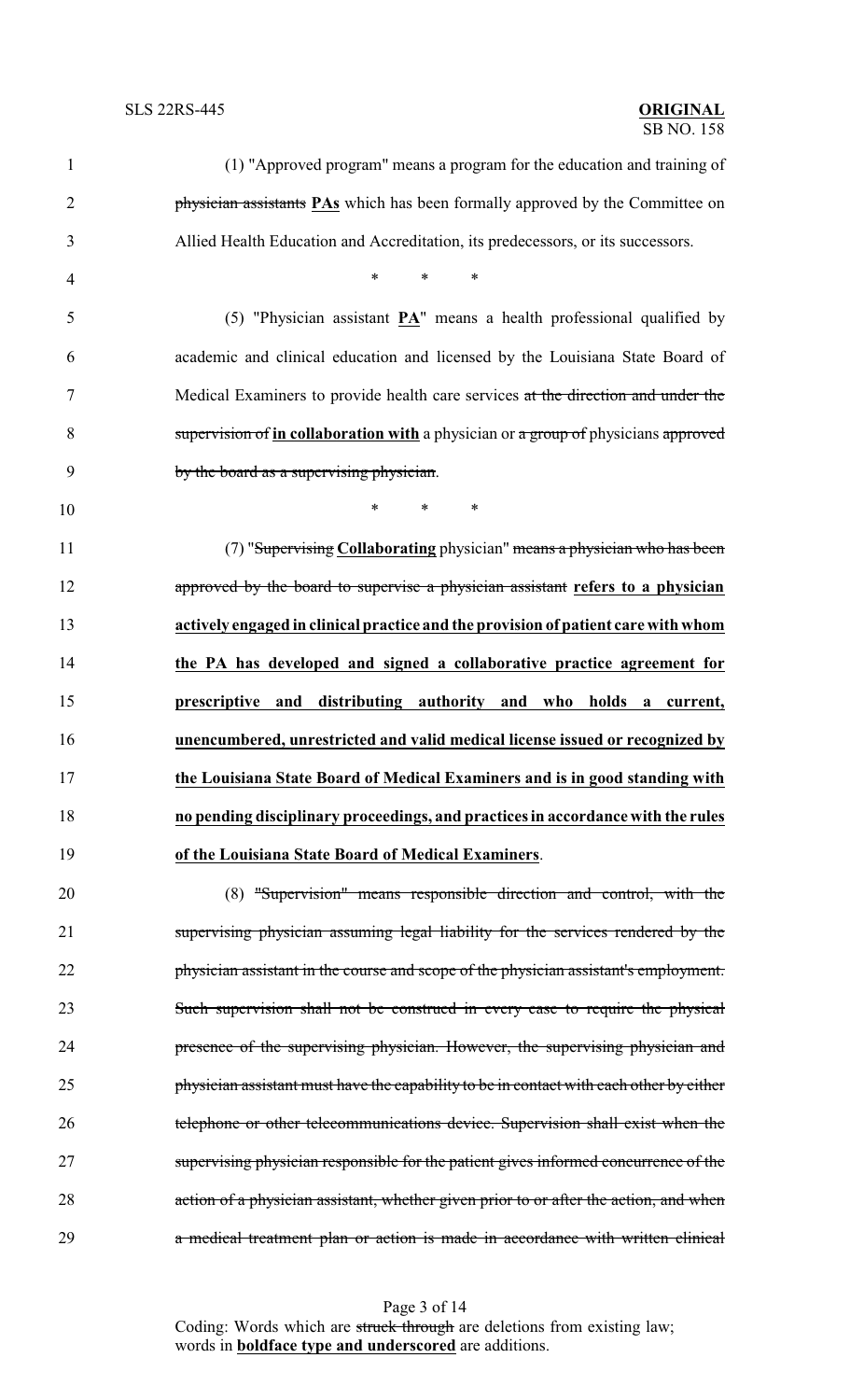| $\mathbf{1}$   | practice guidelines or protocols set forth by the supervising physician. The level and      |
|----------------|---------------------------------------------------------------------------------------------|
| $\overline{2}$ | method of supervision shall be at the physician and physician assistant level, shall        |
| 3              | be documented and reviewed annually, and shall reflect the acuity of the patient care       |
| $\overline{4}$ | and nature of the procedure. "Collaboration" refers to a cooperative working                |
| 5              | relationship with a collaborating physician or physicians to jointly contribute             |
| 6              | to providing patient care and may include but not be limited to discussion of a             |
| 7              | patient's diagnosis and cooperation in the management and delivery of health                |
| $8\,$          | care with each provider performing those activities that he is legally authorized           |
| 9              | to perform.                                                                                 |
| 10             | $\ast$<br>$\ast$<br>∗                                                                       |
| 11             | 1360.23. Powers and duties of the board                                                     |
| 12             | A. The board shall have and exercise all powers and duties previously                       |
| 13             | granted to it, subject to the provisions of Title 36 of the Louisiana Revised Statutes      |
| 14             | of 1950. The powers and authority granted to the board by this Part shall be subject        |
| 15             | to the provisions of Title 36 of the Louisiana Revised Statutes of 1950, and                |
| 16             | particularly R.S. 36:259(A) and 803. Except as otherwise provided by this Part, the         |
| 17             | board shall also have the power, in consultation with the Physician Assistants              |
| 18             | Advisory Committee, to make rules and regulations pertaining to the approval and            |
| 19             | regulation of physician assistants <b>PAs</b> and the approval and regulation of physicians |
| 20             | applying to become supervising collaborating physicians.                                    |
| 21             | B. The board shall have the authority to approve or reject an application for               |
| 22             | licensure as a physician assistant PA. Licensure shall be valid for no more than one        |
| 23             | year but may be renewed annually.                                                           |
| 24             | C. The board shall have the authority to approve or reject an application by                |
| 25             | a licensed physician or physicians to act as a supervising collaborating physician,         |
| 26             | within the bounds of this Part and rules and regulations promulgated by the board.          |
| 27             | D. The board shall make and enforce orders, rules, and regulations for the                  |
| 28             | revocation or suspension of approval of licensure to act as a physician assistant PA,       |
| 29             | and for the revocation and suspension of approval of supervising collaborating              |

Page 4 of 14 Coding: Words which are struck through are deletions from existing law; words in **boldface type and underscored** are additions.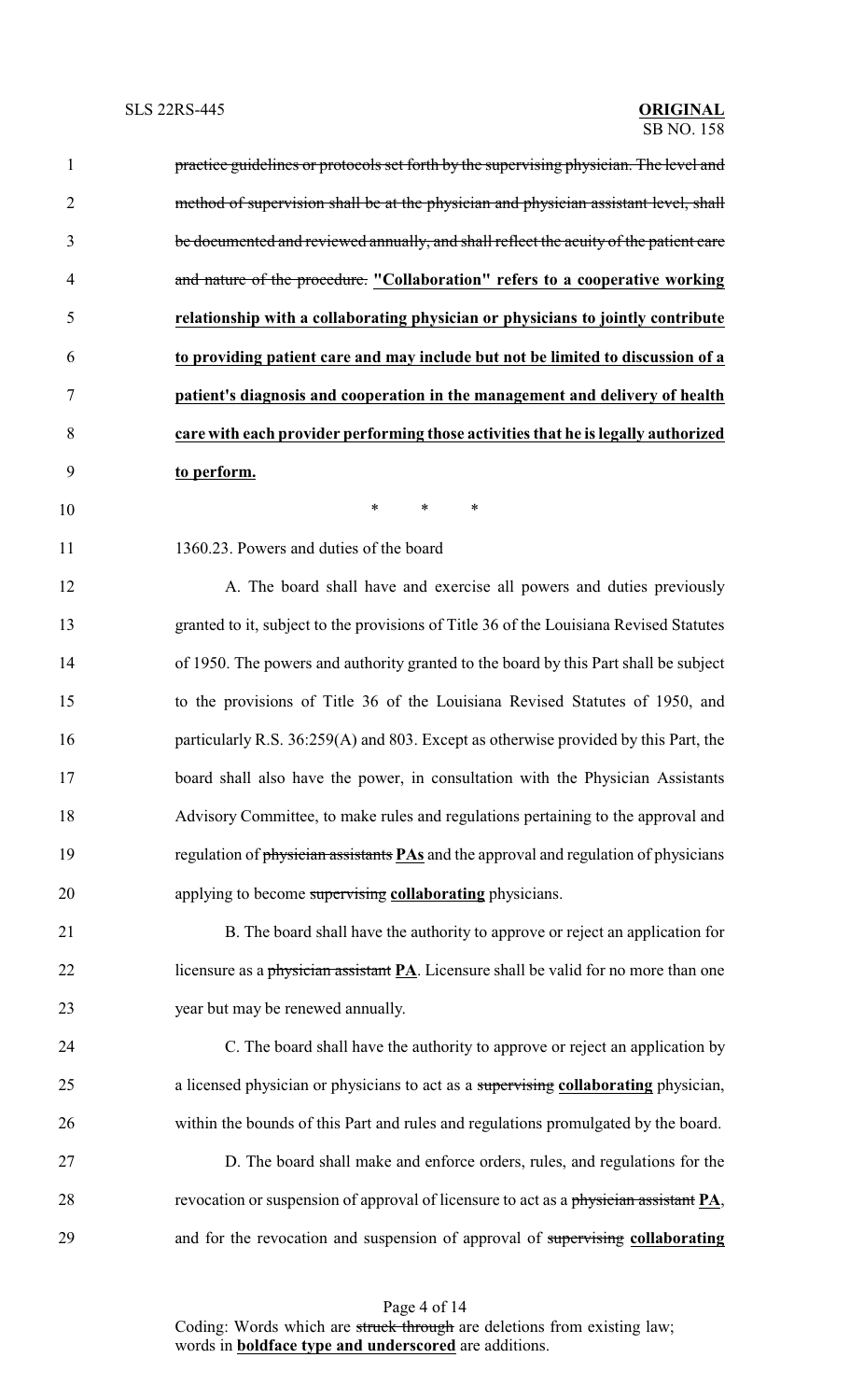| $\mathbf{1}$   | physicians.                                                                               |
|----------------|-------------------------------------------------------------------------------------------|
| $\overline{2}$ | E. The board shall cooperate and participate in federal, state, and private               |
| 3              | programs for the training, employment, and utilization of allied health personnel         |
| 4              | PAs.                                                                                      |
| 5              | F. The board may adopt rules and regulations as are reasonably necessary to               |
| 6              | carry out the intent, purposes, and provisions of this Part.                              |
| 7              | G. A physician, approved by the board as a supervising physician, practicing              |
| 8              | in a private practice, group practice, partnership, professional medical corporation,     |
| 9              | or employed by a hospital or other health care organization or entity may be the          |
| 10             | primary supervising physician for up to eight physician assistants. Physician             |
| 11             | assistants <b>PAs</b> may be employed by a group practice or partnership of physicians or |
| 12             | a professional medical corporation duly qualified under R.S. 12:901 et seq., as           |
| 13             | amended, or a hospital or other health care organization or entity, as long as such       |
| 14             | physician assistants are being supervised by a qualified supervising physician.           |
| 15             | H. The board shall ensure that applicants for the program shall not be                    |
| 16             | discriminated against due to race, color, creed, age, sex, disability, as defined in R.S. |
| 17             | 51:2232, or national origin.                                                              |
| 18             | I. Notwithstanding any other provision of this Part to the contrary, any person           |
| 19             | who before and on June 16, 1993, is currently practicing as a physician assistant PA      |
| 20             | under supervision of a licensed physician shall be licensed as a physician assistant      |
| 21             | <u>PA</u> .                                                                               |
| 22             | §1360.24. Licensure                                                                       |
| 23             | A. Except as otherwise provided for in this Part, an individual shall be                  |
| 24             | licensed by the board before the individual may practice as a physician assistant PA.     |
| 25             | The board may grant a license to a physician assistant $PA$ applicant who:                |
| 26             | *<br>*<br>$\ast$                                                                          |
| 27             | (3) Has successfully completed an education program for physician assistants              |
| 28             | PAs accredited by the Committee on Allied Health Education and Accreditation, its         |
| 29             | predecessors, or its successors and who has passed the physician assistant national       |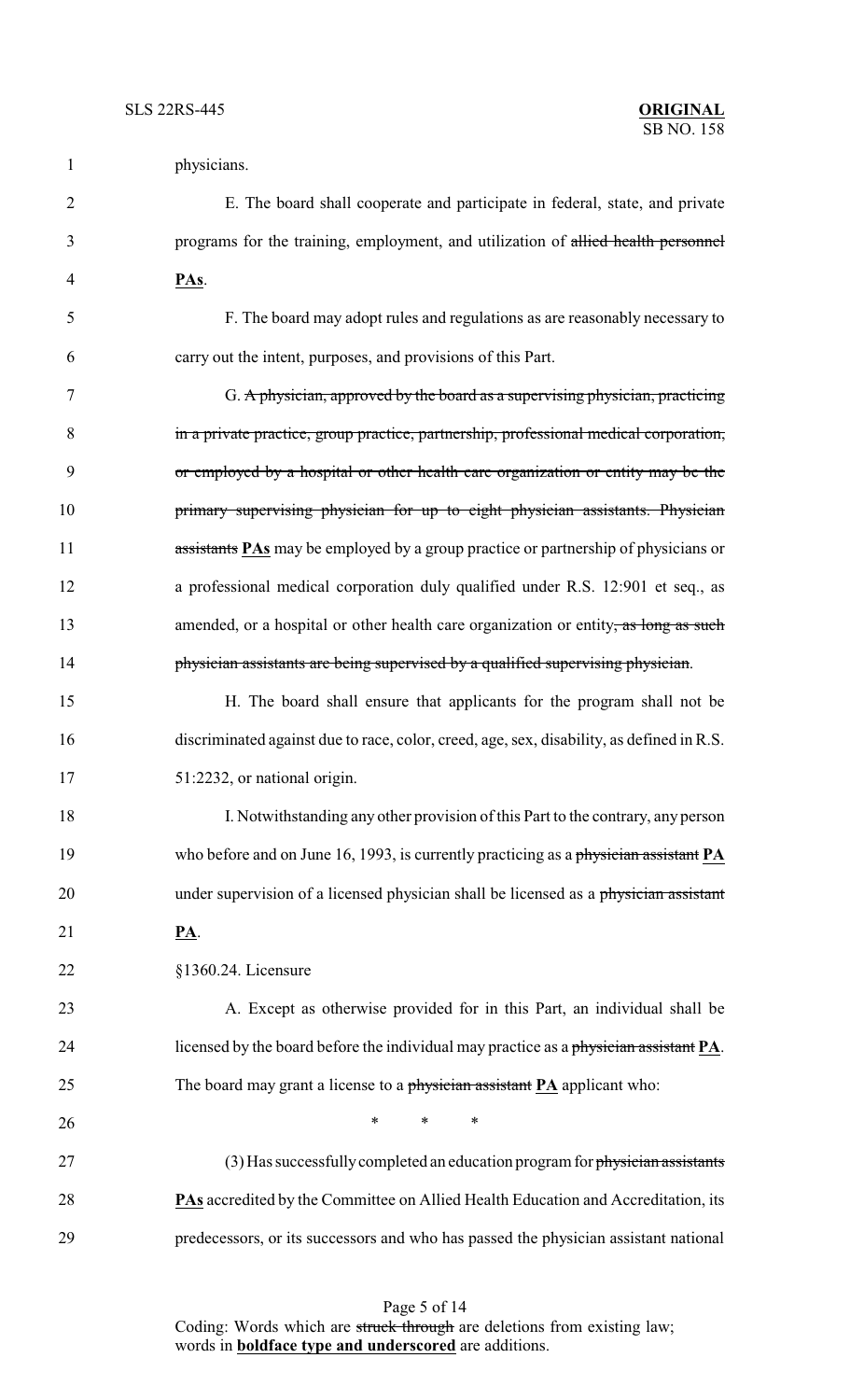certifying examination administered by the National Commission on Certification of Physicians' Assistants. (4) Certifies that he is mentally and physically able to engage in practice as a physician assistant **PA**. (5) Has no licensure, certification, or registration as a physician assistant **PA** in any jurisdiction under current discipline, revocation, suspension, or probation for cause resulting from the applicant's practice as a physician assistant **PA**, unless the board considers such condition and agrees to licensure. \* \* \* 10 B. A personal interview of a physician assistant **PA** applicant shall be 11 required only in those cases where the assistant **PA** is making his first application 12 before the board and where discrepancies exist in the application or the applicant has been subject to prior adverse licensure, certification, or registration action. §1360.26. Inactive license 15 Any physician assistant **PA** who notifies the board in writing on forms prescribed by the board may elect to place his licensure on an inactive status. A **physician assistant PA** with an inactive status license shall be excused from payment of renewal fees and shall not practice as a physician assistant **PA**. Any licensee who engages in practice while his or her license is lapsed or on inactive status shall be considered to be practicing without a license, which shall be grounds for discipline under R.S. 37:1360.34. A physician assistant **PA** requesting restoration to active status from inactive status shall be required to pay the current renewal fees and shall be required to meet the criteria for renewal as provided for in R.S. 37:1360.27. §1360.27. Renewal 25 A. Each person who holds a license as a physician assistant **PA** in this state shall, upon notification from the board, renew said license by: (1) Submitting the appropriate fee as determined by the board. 28 (2) Completing the appropriate forms. (3) Meeting any other requirements set forth by the board.

Page 6 of 14 Coding: Words which are struck through are deletions from existing law; words in **boldface type and underscored** are additions.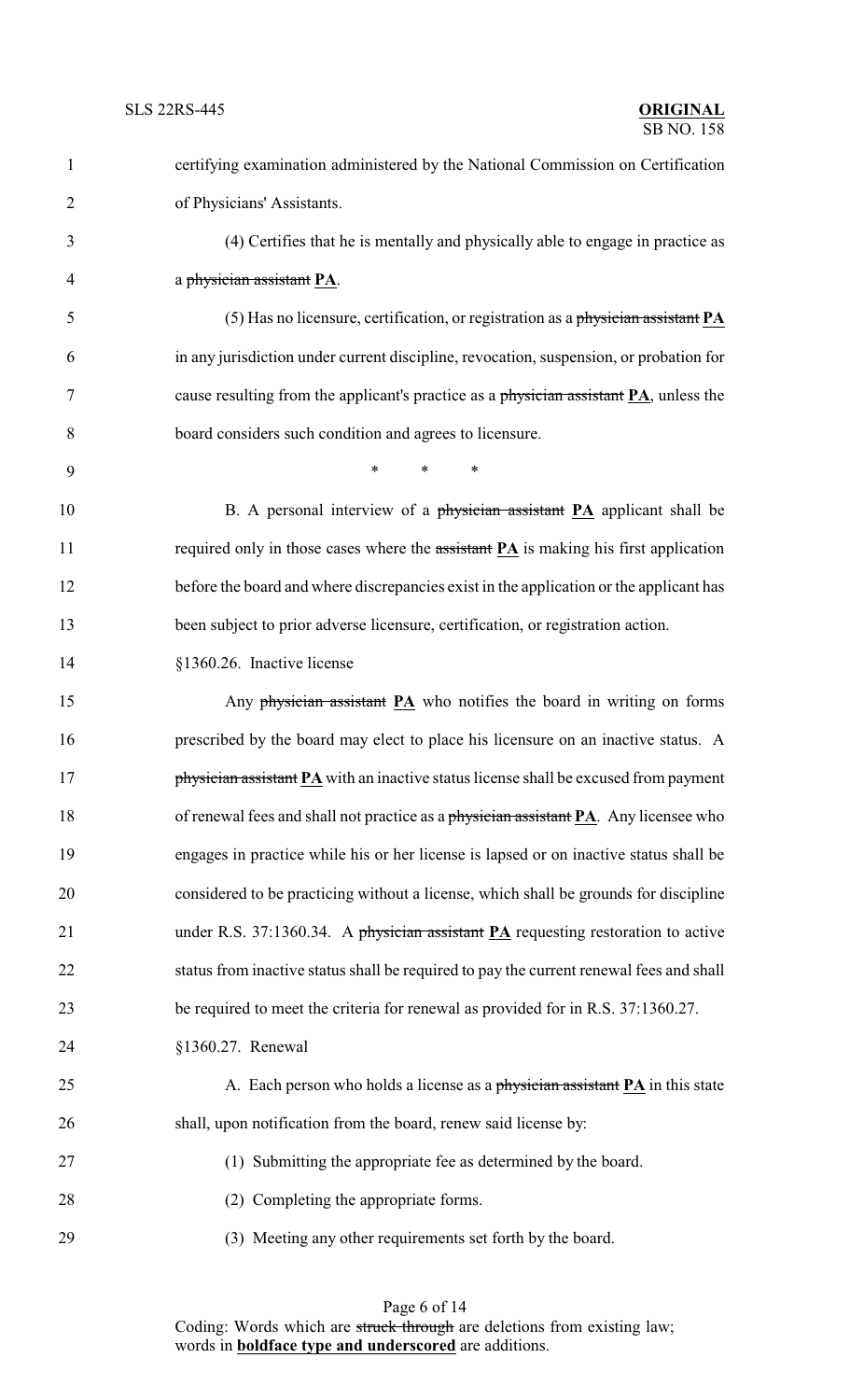| $\mathbf{1}$   | B. A physician assistant $PA$ seeking licensure renewal will not be required                             |
|----------------|----------------------------------------------------------------------------------------------------------|
| $\overline{2}$ | to make a personal appearance before the board, unless the $\frac{1}{2}$ is currently                    |
| 3              | engaged in a licensure revocation or discipline proceeding.                                              |
| $\overline{4}$ | §1360.28. Supervision of Collaboration with physician assistants                                         |
| 5              | A. Supervision of a physician assistant Collaboration with a PA shall be                                 |
| 6              | continuous but shall not be construed as necessarily requiring the physical presence                     |
| 7              | of the supervising physician at the time and place that the services are rendered. The                   |
| 8              | method of collaboration shall be defined by the practice site.                                           |
| 9              | B. It is the obligation and responsibility of each supervising collaborating                             |
| 10             | physician and <i>physician</i> assistant <b>PA</b> to ensure:                                            |
| 11             | (1) That the physician assistant's $PA's$ scope of practice is identified.                               |
| 12             | That delegation of medical tasks and the scope and authority is<br>(2)                                   |
| 13             | appropriate to the physician assistant's <b>PA's</b> level of <b>education</b> , <b>experience</b> , and |
| 14             | competence.                                                                                              |
| 15             | (3) That the relationship of, and access to, the supervising collaborating                               |
| 16             | physician is defined.                                                                                    |
| 17             | (4) That a process for evaluation of the physician assistant's PA's                                      |
| 18             | performance is established.                                                                              |
| 19             | §1360.29. Supervising Collaborating physician qualifications and registration                            |
| 20             | A. A physician supervising collaborating with a physician assistant PA                                   |
| 21             | shall:                                                                                                   |
| 22             | (1) Be licensed and in good standing in this state.                                                      |
| 23             | (2) Notify the board of his intent to supervise collaborate with a physician                             |
| 24             | assistant PA.                                                                                            |
| 25             | (3) Submit a statement to the board that he will exercise supervision over the                           |
| 26             | physician assistant in accordance with any rules and regulations adopted by the board                    |
| 27             | and that he will retain professional and legal responsibility for the care rendered by                   |
| 28             | the physician assistant.                                                                                 |
| 29             | $\left(\frac{4}{3}\right)$ Maintain a written <b>collaborative practice</b> agreement with the           |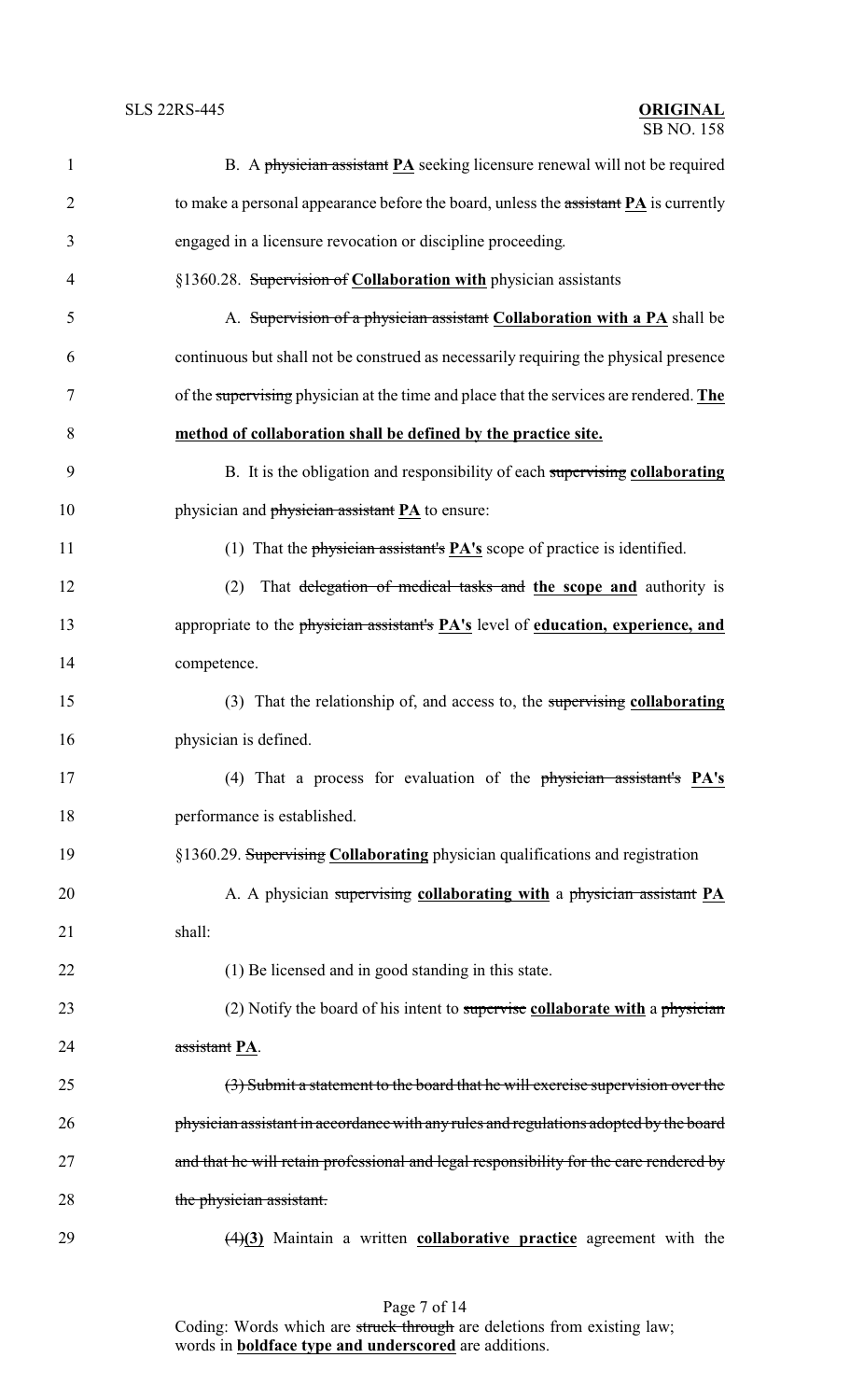| 1              | physician assistant in compliance with R.S. 37:1360.22(8) that includes a statement     |
|----------------|-----------------------------------------------------------------------------------------|
| $\overline{2}$ | that the physician shall exercise supervision over the physician assistant in           |
| 3              | accordance with this Part PA. The agreement shall be signed by the supervising          |
| $\overline{4}$ | collaborating physician and physician assistant PA, updated annually, kept on file      |
| 5              | at the practice site, and be available to the board upon request.                       |
| 6              | B. Physicians seeking to supervise a physician assistant collaborate with a             |
| 7              | <b>PA</b> shall be required to appear before the board upon their first application and |
| 8              | notification to the board of their intention to supervise a physician assistant         |
| 9              | collaborate with a PA when the board finds discrepancies in the physician's             |
| 10             | application or when the physician is currently or has been previously subject to        |
| 11             | adverse licensure, certification, or registration actions.                              |
| 12             | §1360.30. Notification of intent to practice                                            |
| 13             | A. A physician assistant $PA$ licensed in this state, prior to initiating practice,     |
| 14             | shall submit, on forms approved by the board, notification of such intent to practice.  |
| 15             | Such notification shall include:                                                        |
| 16             | (1) The name, business address, and telephone number of the supervising                 |
| 17             | collaborating physician.                                                                |
| 18             | (2) The name, business address, and telephone number of the physician                   |
| 19             | assistant PA.                                                                           |
| 20             | B. A physician assistant $PA$ shall notify the board of any changes in or               |
| 21             | additions to his supervising collaborating physicians within fifteen days of the date   |
| 22             | of such change or addition.                                                             |
| 23             | §1360.31. Services performed by physician assistants                                    |
| 24             | $A(1)$ A physician assistant PA performs medical services when such services            |
| 25             | are rendered under the supervision of a supervising in collaborating with a             |
| 26             | physician or physicians that are within the scope of the PA's education, training,      |
| 27             | and competence. These services shall be in accordance with a written                    |
| 28             | collaborative practice agreement and may include but are not limited to                 |
| 29             | eliciting patient histories, performing physical examinations, ordering and             |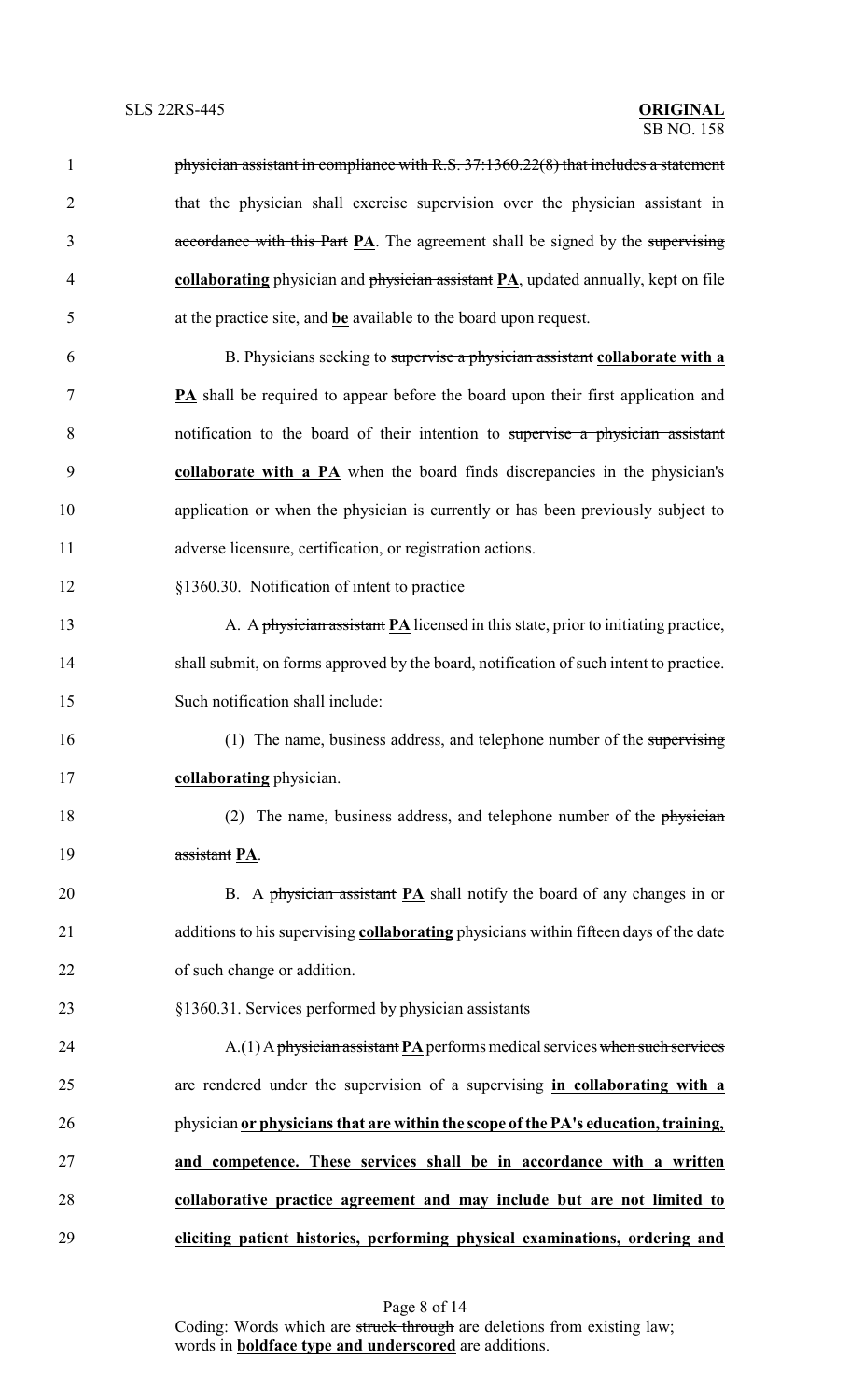**interpreting diagnostic tests, exercising prescriptive authority, making appropriate referrals, performing clinical procedures, and assisting in surgery.** A physician assistant mayperform those duties and responsibilities that are delegated to him by his supervising physician. A physician assistant is considered to be and is deemed the agent of his supervising physician in the performance of all practice-related activities, including but not limited to assisting in surgery and the 7 ordering and interpretation of diagnostic and other medical services. The level and method of supervision **collaboration** shall be at the physician and physician assistant level, **determined at the practice site,** shall be documented and reviewed annually, and shall reflect the acuity of the patient care and the nature of a procedure. A **physician assistant PA** shall not practice without supervision **collaboration** except in life-threatening emergencies**,** and in emergency situations such as man-made and natural disaster relief efforts **or during a declared states of emergency**.

 (2) A physician assistant **PA** may inject local anesthetic agents 15 subcutaneously, including digital blocks or apply topical anesthetic agents when 16 delegated to do so by a supervising physician. However, nothing in this Part shall 17 otherwise permit a physician assistant **PA** to administer local anesthetics 18 perineurally, pericurally, epidurally, intrathecally, or intravenously unless such **physician assistant the PA** is a certified registered nurse anesthetist and meets the requirements in R.S. 37:930.

21 B. The practice of a physician assistant **PA** shall include the performance of 22 medical services within the scope of his education, training, and experience, which are delegated by the supervising physician **as defined in the collaborative practice agreement**.

 C.(1) A physician assistant **PA** may prescribe, order, and administer drugs to the extent delegated by the supervising physician **in accordance with the collaborative practice agreement** except as provided pursuant to R.S. 37:930 relative to anesthetics. Drugs which may be prescribed, ordered, and administered 29 by a physician assistant **PA** or a health care professional licensed pursuant to Chapter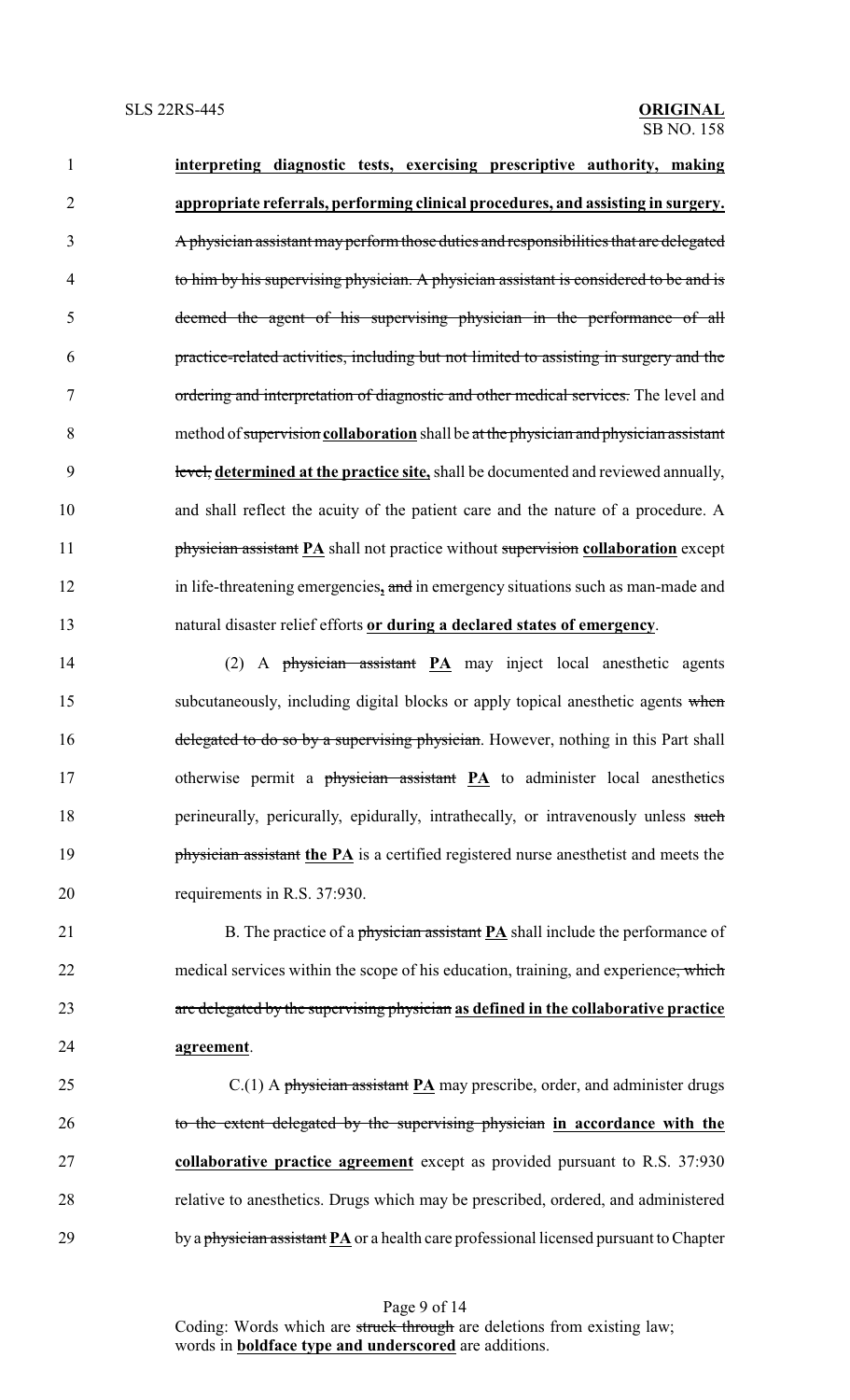| $\mathbf{1}$   | 12 of this Title are those listed in Schedules II, III, IV, and V of R.S. 40:964 and          |
|----------------|-----------------------------------------------------------------------------------------------|
| $\overline{2}$ | legend drugs, which are defined as any drug or drug product bearing on the label of           |
| 3              | the manufacturer or distributor, as required by the Food and Drug Administration,             |
| 4              | the statement "Caution: Federal law prohibits dispensing without a prescription". A           |
| 5              | physician assistant PA authorized to prescribe controlled substances shall register           |
| 6              | with the United States Drug Enforcement Administration.                                       |
| 7              | $(2)(a)$ A physician assistant <b>PA</b> shall meet all of the following qualifications       |
| 8              | to be eligible to apply for prescriptive authority:                                           |
| 9              | (i) Have completed a minimum of five hundred clinical training hours prior                    |
| 10             | to graduation from an approved $phy\overline{sician}$ assistant $PA$ educational program.     |
| 11             | (ii) Hold a current license issued by the Louisiana State Board of Medical                    |
| 12             | Examiners.                                                                                    |
| 13             | (iii) Be authorized to prescribe as delegated by the supervising physician in                 |
| 14             | accordance with the collaborative practice agreement.                                         |
| 15             | (iv) Apply for a controlled dangerous substance license from the Louisiana                    |
| 16             | Board of Pharmacy and register with the United States Drug Enforcement Agency,                |
| 17             | if delegated authority to prescribe Schedule II, III, IV, or V drugs by the supervising       |
| 18             | physician is included in the collaborative practice agreement.                                |
| 19             | (b) The board shall not impose any qualifications for a physician assistant's                 |
| 20             | <b>PA's</b> prescriptive authority, in addition to those set forth in this Paragraph, through |
| 21             | administrative rulemaking.                                                                    |
| 22             | $(3)$ A physician assistant <b>PA</b> may request, receive, and sign for sample drugs         |
| 23             | and may distribute sample drugs to a patient.                                                 |
| 24             | *<br>$\ast$<br>$\ast$                                                                         |
| 25             | E. A PA who performs medical services authorized by this Section in                           |
| 26             | collaboration with a physician or physicians as defined by the collaborative                  |
| 27             | practice agreement may directly bill and be directly reimbursed for services.                 |
| 28             | §1360.32. Assumption of professional liability                                                |
| 29             | When a physician assistant is supervised by a physician or group practice of                  |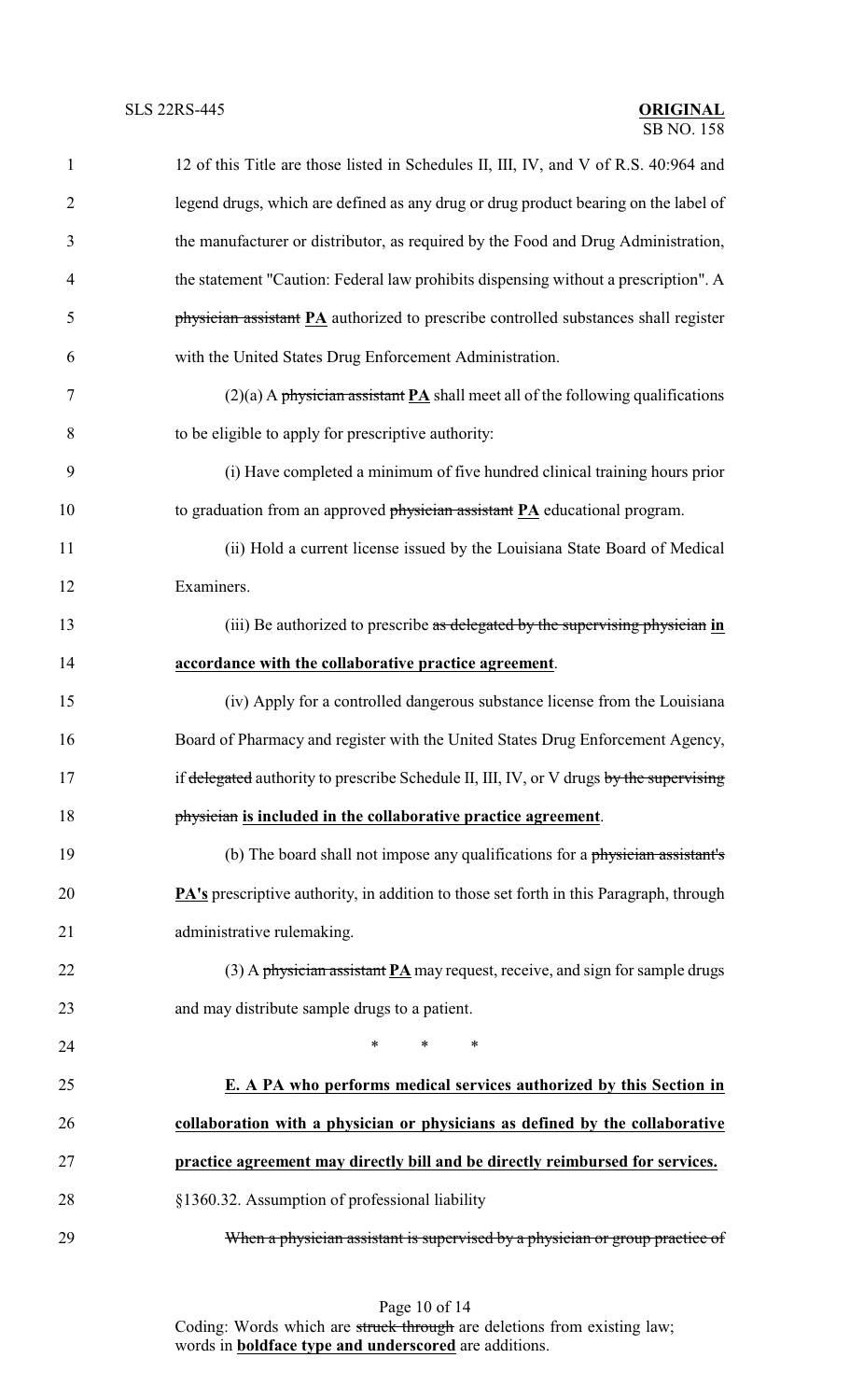| $\mathbf{1}$   | physicians or a professional medical corporation or a hospital or other health care         |
|----------------|---------------------------------------------------------------------------------------------|
| $\overline{2}$ | organization or entity, the physician assistant shall be supervised by and be the legal     |
| 3              | responsibility of the supervising physician or group practice or professional medical       |
| 4              | corporation or other hospital or other health care organization or entity and the           |
| 5              | supervising physician. The legal responsibility legal responsibility for the physician      |
| 6              | assistant's PA is legally responsible for his patient care activities, including care and   |
| 7              | treatment that is provided in health care facilities, shall remain that of the supervising  |
| 8              | physician, group practice of physicians, or a professional medical corporation, or a        |
| 9              | hospital or other health care organization or entity.                                       |
| 10             | §1360.33. Violations                                                                        |
| 11             | The board may, exercising due process, discipline any physician assistant                   |
| 12             | $\mathbf{PA}$ , as provided in R.S. 37:1360.34, who:                                        |
| 13             | $\ast$<br>*<br>∗                                                                            |
| 14             | (5) Is a habitual user of intoxicants or drugs to such an extent that he is                 |
| 15             | unable to safely perform as a physician assistant PA.                                       |
| 16             | (6) Has been adjudicated as mentally incompetent or has a mental condition                  |
| 17             | that renders him unable to safely perform as a physician assistant PA.                      |
| 18             | *<br>∗<br>∗                                                                                 |
| 19             | §1360.34. Disciplinary authority                                                            |
| 20             | The board, upon finding that a physician assistant $PA$ has committed any                   |
| 21             | offense described in R.S. 37:1360.33, may:                                                  |
| 22             | $\ast$<br>$\ast$<br>∗                                                                       |
| 23             | (4) Require a physician assistant $PA$ to submit to the care, counseling, or                |
| 24             | treatment of a physician or physicians designated by the board.                             |
| 25             | (5) Place the physician assistant $\overline{PA}$ on probation with the right to vacate the |
| 26             | probationary order for noncompliance.                                                       |
| 27             | $\ast$<br>$\ast$<br>∗                                                                       |
| 28             | §1360.35. Title and practice protection                                                     |
| 29             | A. Any person not licensed under this Part is guilty of a misdemeanor and                   |
|                |                                                                                             |

Page 11 of 14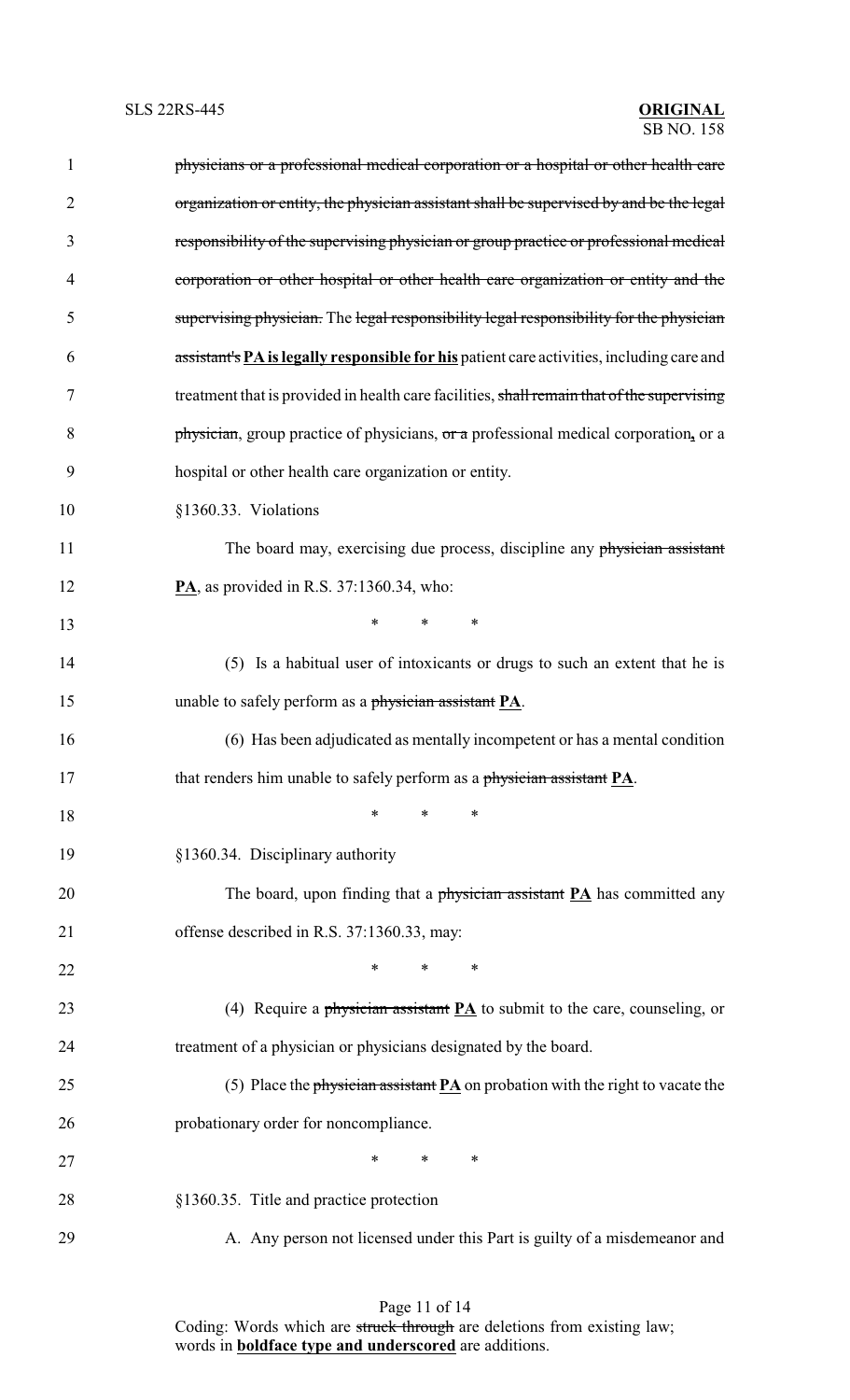| $\mathbf{1}$   | is subject to penalties applicable to the unlicensed practice of medicine if he:      |
|----------------|---------------------------------------------------------------------------------------|
| $\overline{2}$ | (1) Holds himself out as a $PA$ .                                                     |
| 3              | (2) Uses any combination or abbreviation of the term "physician assistant"            |
| $\overline{4}$ | to indicate that he is a physician assistant PA.                                      |
| 5              | (3) Acts as a physician assistant $PA$ without being licensed by the board.           |
| 6              | B. An unlicensed physician shall not be permitted to use the title of                 |
| $\tau$         | "physician assistant" or "PA" or to practice as a physician assistant PA unless he    |
| 8              | fulfills the requirements of this Part.                                               |
| 9              | C. Only a physician assistant $PA$ licensed under this Part who has met the           |
| 10             | current certification requirements of the National Commission on the Certification    |
| 11             | of Physicians' Assistants and its successors shall be entitled to use the designation |
| 12             | "PA-C" before or after his name or as any title, thereof.                             |
| 13             | §1360.36. Identification requirements                                                 |
| 14             | A physician assistant PA licensed under this Part shall keep his license              |
| 15             | available for inspection at his primary place of employment and shall, when engaged   |
| 16             | in his professional activities, wear a name tag identifying himself as a "physician"  |
| 17             | assistant PA".                                                                        |
| 18             | $\ast$<br>$\ast$<br>∗                                                                 |
| 19             | §1360.38. Exemptions                                                                  |
| 20             | A. The provisions of this Part shall not apply to:                                    |
| 21             | (1) Practitioners of allied health fields duly licensed in accordance with other      |
| 22             | laws of this state.                                                                   |
| 23             | (2) A physician assistant $PA$ administering medical services in cases of             |
| 24             | emergency.                                                                            |
| 25             | (3) A physician assistant $PA$ student enrolled in a physician assistant              |
| 26             | educational program accredited by the Accreditation Review Commission on              |
| 27             | Education for the <i>physician assistant</i> PA.                                      |
| 28             | (4) A physician assistant $\underline{PA}$ employed by the federal government while   |
| 29             | performing duties incidental to that employment.                                      |

## Page 12 of 14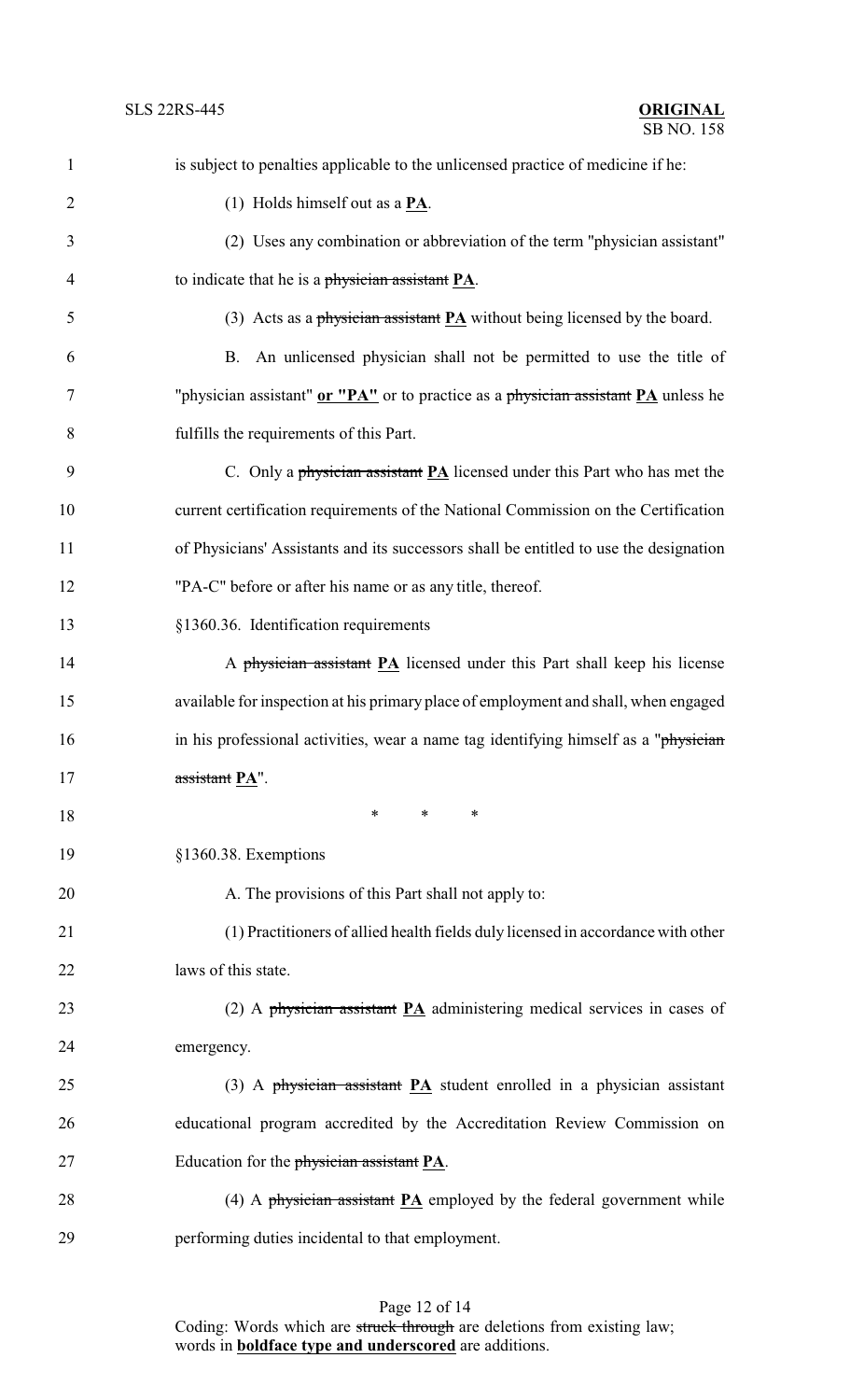1 \* \* \* \*

2 Section 2. R.S. 37:1360.24(C) and (D) are hereby repealed.

The original instrument and the following digest, which constitutes no part of the legislative instrument, were prepared by Thomas L. Tyler.

DIGEST SB 158 Original 2022 Regular Session Luneau

Present law provides for physician assistants which proposed law refers to as PA's.

Present law provides for supervision of physician assistants by a physician and who is responsible for direction and control and who assumes liability for services rendered by a physician assistant. Provides that the physical presence of the supervising physician is not required but requires there be the capability of the supervising physician to be in contact by either telephone or other telecommunications device. Provides that supervision exists when the supervising physician responsible for the patient gives informed concurrence of the action of a physician assistant and when a medical treatment plan or action is made in accordance with written clinical practice guidelines or protocols set forth by the supervising physician. Requires that the level and method of supervision be at the physician and physician assistant level, be documented and reviewed annually, and reflect the acuity of the patient care and nature of the procedure.

Proposed law defines the relationship between a physician and the PA as a collaboration or cooperative working relationship with a collaborating physician or physicians to jointly contribute to providing patient care which may include discussion of a patient's diagnosis and cooperation in the management and delivery of health care with each provider performing those activities that he is legally authorized to perform.

Proposed law defines a collaborating physician as a physician actively engaged in clinical practice and the provision of patient care with whom the PA has developed and signed a collaborative practice agreement for prescriptive and distributing authority and who holds a current, unencumbered, unrestricted, and valid medical license issued or recognized by the Louisiana State Board of Medical Examiners and is in good standing with no pending disciplinary proceedings, and practices in accordance with the rules of the Louisiana State Board of Medical Examiners.

Present law provides that physician, approved by the Louisiana State Board of Medical Examiners as a supervising physician, practicing in a private practice, group practice, partnership, professional medical corporation, or employed by a hospital or other health care organization or entity may be the primary supervising physician for up to eight physician assistants.

Proposed law removes this provision and provides that PAs may be employed by a group practice or partnership of physicians or a professional medical corporation, or a hospital or other health care organization or entity.

Proposed law provides that it is the obligation and responsibility of each collaborating physician and PA to ensure that the scope and authority of practice is appropriate to the PA's level of education, experience, and competence.

Proposed law requires that medical services performed by a PA be in accordance with a written collaborative practice agreement which may include eliciting patient histories, performing physical examinations, ordering and interpreting diagnostic tests, exercising prescriptive authority, making appropriate referrals, performing clinical procedures, and assisting in surgery.